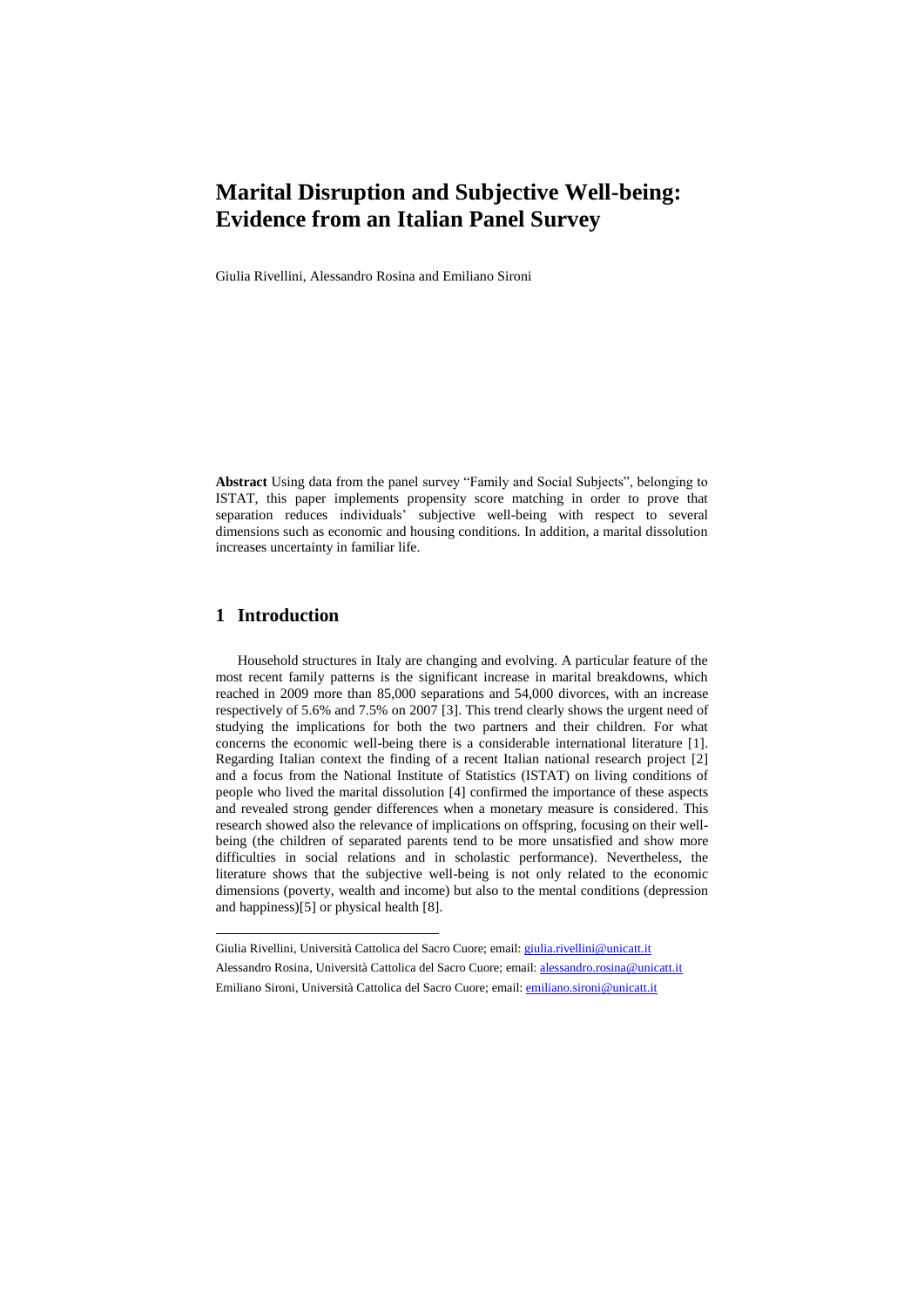Taking into account the theoretical background, this paper aims at studying more in depth how the former partners' subjective well-being changes after the marital breakdown, monitoring the individual state of confidence [7], regarding not only the economic dimension, but also the familiar, the living conditions and the working situation. In order to address the effect of marital breakdown, we use propensity score matching which applies to panel data to identify the effect of a specific life course choice (divorce or separation) on the outcome of interest (individuals' well-being). It also controls for observable heterogeneity and overcomes problems of selection bias.

## **2 Data and Methods**

The analysis is implemented using data from the 2003 sample survey "Family and Social Subjects", belonging to the Multipurpose Survey Program carried out by ISTAT. The survey is part of a broad International Generations and Gender Program developed by UNECE allowing for comparative analyses. The specific novelty of the panel return carried out at the beginning of 2007, and entitled "Critical aspects in the work life course in a gender perspective", will provide evidence to verify the correspondence between subsequent behaviors. In our analysis, we take into consideration the subsample of individuals that were married at the time of the first interview (2003). The aim of the empirical part is to estimate the consequences of a marital disruption (separation or divorce) occurred between the two waves (from 2003 to 2007) on a set of subjective well-being indicators at the time of the second interview (2007). Hence, the dependent variables of the model are dichotomous responses in 2007 to the set of items listed below:

Outcome: How much control do you feel you will have over the following circumstances in your life in the next three years? (dummy codification in parentheses) 1. Your economic condition (much=1; little=0)

- 
- 2. Your working and educational status (much=1; little=0)
- 3. Your housing conditions (much=1; little=0)
- 4. Your health status (much=1; little=0)
- 5. Your familiar life (much=1; little=0)

The dependent variables take value 1 if an individual denotes "much" or "some" control for each of the items listed above and 0 otherwise. The use of measures of controls of individual spheres like those listed above are proxies of subjective wellbeing as suggested in literature [7].

In order to detect the effect of a marital disruption, we are interested in the response of the items measuring subjective well-being in presence or not of a marital disruption between the two waves. We assume that each individual has two potential outcomes:  $Y_{1i}$  in the case an individual experimented a marital dissolution between 2003 and

2007 and  $Y_{0i}$  in the case he or she did not. The average causal impact of a marital disruption for separated/divorced people is:

 $ATT = E[Y_{1i} - Y_{0i} | T_i = 1] = E[Y_{1i} | T_i = 1] - E[Y_{0i} | T_i = 1],$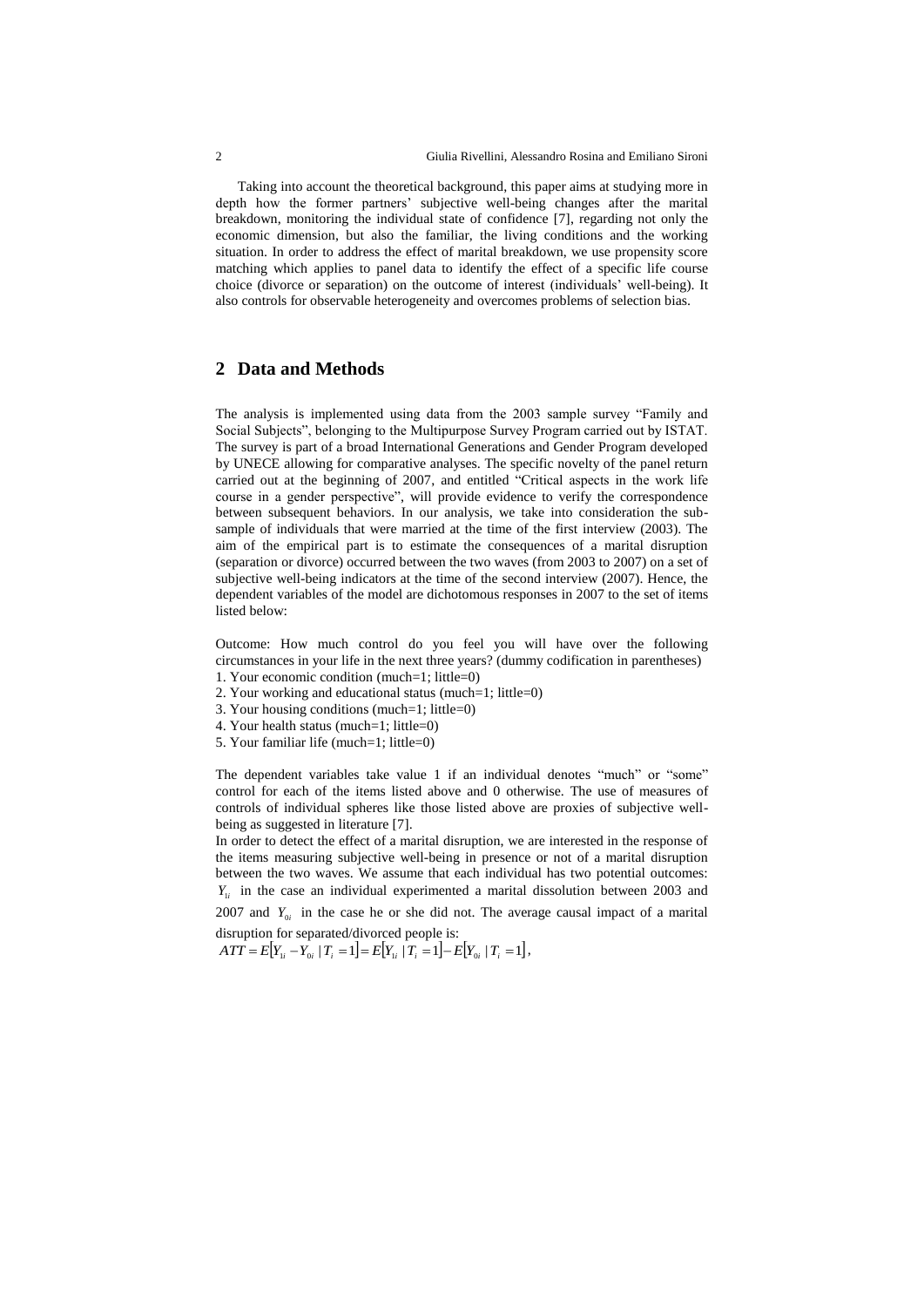in our case the expected effect of separation/divorce on wellbeing indices for the subset of individuals that experimented marital disruption. In fact,  $T_i = 1$  is a binary variable taking value 1 if an individual experimented a divorce or separation and 0 otherwise.

The main problem in causal inference is that  $E[Y_{0i} | T_i = 1]$  is not observable, A possible solution to overcome the problem is to replace the expected outcome of the treated group with that of control group, considering  $E[Y_{0i} | T_i = 1] = E[Y_{0i} | T_i = 0]$ 

This assumes that there is no selection bias. However, this assumption is not realistic. Identification of *ATT* is feasible if we condition the expected values on a vector of covariates that summarizes all the differences in treated and control groups. Following Rosenbaum and Rubin [6], a comparison between groups is possible on the basis of a quantity called *propensity score* that is the probability of observing a marital disruption given a vector of covariates *X*, supposed to affect both the probability of a marital breakdown and the well-being indices. Hence, comparing individuals with close value of propensity score is the same of comparing them on the basis of the vector of covariates. Hence, the quantity that we estimate, in order to remove selection bias, is the following:  $ATT = E_{p(X_i)} \{E[Y_i | p(X_i), T_i = 1] - E[Y_{0i} | p(X_i), T_i = 0]\}$ 

The vector  $X_1$  used to estimate  $p(X_i)$  came from the first interview and includes the following covariates (categories used in logit regression are reported in parentheses):

the gender of respondents (males vs. females), the age (18-27, 28-37, 38-47, 48-57 vs. 58-65), their educational status and of their father (higher education vs. low), their working position (employed, retired vs. unemployed), the number of children (1,2,3...), the presence of siblings  $(≥1$  vs. 0), and geographical dummies (North-East, North-West, South, Centre and Islands).

Furthermore, we control in estimates for the starting level of each of the well-being indicators at the time of the first interview, in order to capture the change occurred with subsequent life course events such as separation or divorce.

Finally, several matching algorithms can be used to estimate *ATT*; in such cases we will have that

$$
\hat{ATT} = \frac{1}{N_1} \sum_{i \in \{T_i = 1\}} \left[ Y_{1i} - \sum_{j \in \{T_i = 0\}} W_{ij} Y_{0j} \right]
$$

where  $N_1$  indicates the number of units that experienced a marital disruption in the considered time interval;  $w_{ij}$  represents a sample weight for control units used in matching procedure. Here, it is useful to implement nearest neighbour matching, consisting in matching each treated unit *i* with the closest control unit in terms of estimated propensity score.

#### **3 Estimation Results**

Results are summarized in table 1. Marital disruption plays a significant role in reducing well-being for a time interval of about three years after the time of the first interview.